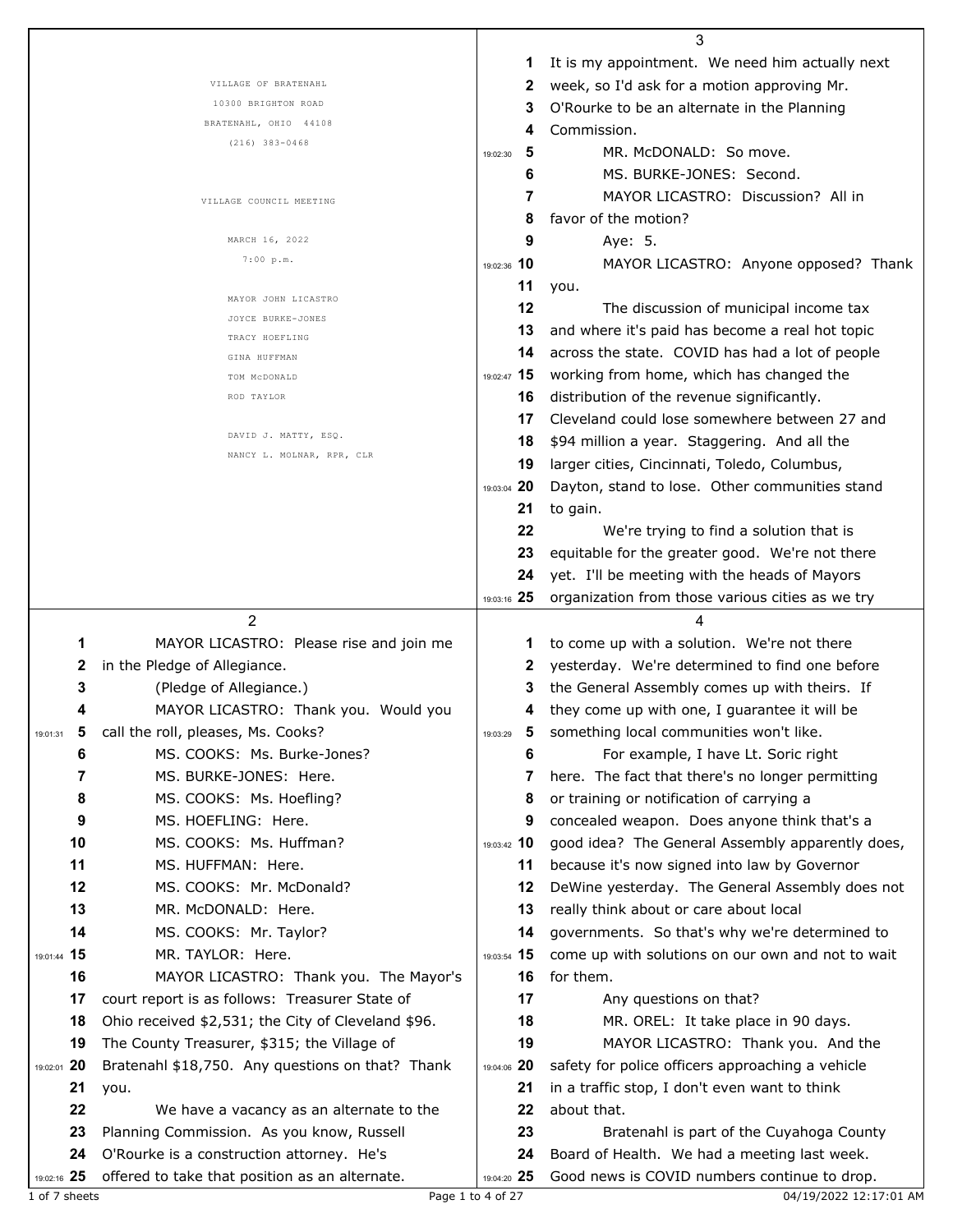|                | 5                                                |             | 7                                                                                            |
|----------------|--------------------------------------------------|-------------|----------------------------------------------------------------------------------------------|
| 1              | Mask mandates are dropping as well. That was     | 1           | this before. There being none, roll call on                                                  |
| 2              | always the threat of a new variant. I understand | 2           | passage, please.                                                                             |
| 3              | Pfizer is recommending another booster. Perhaps  | 3           | MS. COOKS: Ms. Burke-Jones?                                                                  |
| 4              | Maderna will follow. COVID is here to stay.      | 4           | MS. BURKE-JONES: Aye.                                                                        |
| 5<br>19:04:35  | This is not going to go away. It's not nearly as | 5           | MS. COOKS: Ms. Huffman?                                                                      |
| 6              | bad as it was with Delta. There's hotspots       | 6           | MS. HOEFLING: Aye. Sorry.                                                                    |
| 7              | around the world. I think China is having some   | 7           | MS. COOKS: I'm sorry. Ms. Hoefling?                                                          |
| 8              | issues and other areas, but we're lucky to have  | 8           | MS. HOEFLING: Aye.                                                                           |
| 9              | the Board of Health as our advocate.             | 9           | MS. COOKS: Ms. Huffman?                                                                      |
| 19:04:50 10    | And Terry Allen, who's been the director         | 10          | MS. HUFFMAN: Aye.                                                                            |
| 11             | there for 25 years is stepping aside. Terry has  | 11          | MS. COOKS: Mr. McDonald?                                                                     |
| 12             | been a good friend of mine. We wish him well in  | 12          | MR. McDONALD: Aye.                                                                           |
| 13             | his next endeavor. Any questions on that?        | 13          | MS. COOKS: Mr. Taylor?                                                                       |
| 14             | Okay. So before we begin with new                | 14          | MR. TAYLOR: Aye.                                                                             |
| 19:05:06 15    | business, any questions from the audience on     | 19:06:40 15 | MAYOR LICASTRO: We've never had two Hs                                                       |
| 16             | agenda items?                                    | 16          | in a row. That's confusing.                                                                  |
| 17             | Moving to new business, we have                  | 17          | MS. HOEFLING: And they sound similar.                                                        |
| 18             | Resolution 1246. Both 1246 and 1247, we've done  | 18          | MAYOR LICASTRO: First one is you,                                                            |
| 19             | this before. You have to have a submerged land   | 19          | second one is her. Thank you. If we could,                                                   |
| 19:05:23 20    | lease from the state for those that live along   | 19:06:54 20 | let's move to Resolution 1247. Ms. Hoefling.                                                 |
| 21             | the lake. They're pretty much boilerplate as far | 21          | MS HOEFLING: Resolution 1247,                                                                |
| 22             | as we're concerned, but the Ruhlmans at 13123    | 22          | introducing a regulation approving a submerged                                               |
| 23             | asked us to authorize the land lease, which is   | 23          | land lease application requested by John Ruhlman                                             |
| 24             | with the state.                                  | 24          | for 13211 Lake Shore Boulevard and declaring an                                              |
| 19:05:38 25    | Ms. Burke-Jones, Resolution 1246,                | 19:07:10 25 | emergency, for suspension.                                                                   |
|                | Molnar Reporting Services, LLC<br>(440) 340-6161 |             | (440) 340-6161<br>Molnar Reporting Services, LLC                                             |
|                |                                                  |             |                                                                                              |
|                | 6                                                |             | 8                                                                                            |
| 1              | please.                                          | 1           | MR. McDONALD: Second.                                                                        |
| 2              | MS. BURKE-JONES: Sure. Introducing               | 2           | MAYOR LICASTRO: Roll call on                                                                 |
| 3              | Resolution Number 1246 for suspension. A         | 3           | suspension, please.                                                                          |
| 4              | resolution approving a submerged land lease      | 4           | MS. COOKS: Ms. Burke-Jones?                                                                  |
| 5<br>19:05:52  | application requested by John Ruhlman for 13123  | 5           | MS. BURKE-JONES: Aye.                                                                        |
| 6              | Lake Shore Boulevard and declaring an emergency. | 6           | MS. COOKS: Ms. Hoefling?                                                                     |
| 7              | MAYOR LICASTRO: Is there a second on             | 7           | MS. HOEFLING: Aye.                                                                           |
| 8              | suspension?                                      | 8           | MS. COOKS: Ms. Huffman?                                                                      |
| 9              | MR. McDONALD: Second.                            | 9           | MS. HUFFMAN: Aye.                                                                            |
| 10<br>19:06:00 | MAYOR LICASTRO: Roll call on                     | 10          | MS. COOKS: Mr. McDonald?                                                                     |
| 11             | suspension, please.                              | 11          | MR. McDONALD: Aye.                                                                           |
| 12             | MS. COOKS: Ms. Burke-Jones?                      | 12          | MS. COOKS: Mr. Taylor?                                                                       |
| 13             | MS. BURKE-JONES: Aye.                            | 13          | MR. TAYLOR: Aye.                                                                             |
| 14             | MS. COOKS: Ms. Hoefling?                         | 14          | MAYOR LICASTRO: Passage, please.                                                             |
| 15             | MS. HOEFLING: Aye.                               | 19:07:30 15 | MS HOEFLING: For passage.                                                                    |
| 16             | MS. COOKS: Ms. Huffman?                          | 16          | MR. McDONALD: Second.                                                                        |
| 17             | MS. HUFFMAN: Aye.                                | 17<br>18    | MAYOR LICASTRO: These are adjacent                                                           |
| 18<br>19       | MS. COOKS: Mr. McDonald?<br>MR. McDONALD: Aye.   | 19          | properties. Same family owns both. A family<br>owns one and the other family owns the other. |
| 20             | MS. COOKS: Mr. Taylor?                           | 19:07:42 20 | Any questions on this?                                                                       |
| 21             | MR. TAYLOR: Aye.                                 | 21          | There being none, roll call on passage,                                                      |
| 22             | MS. BURKE-JONES: Introducing Resolution          | 22          | please.                                                                                      |
| 23             | Number 1246 for passage.                         | 23          | MS. COOKS: Ms. Burke-Jones?                                                                  |
| 24             | MR. McDONALD: Second.                            | 24          | MS. BURKE-JONES: Aye.                                                                        |
| 19:06:18 25    | MAYOR LICASTRO: Discussion? We've done           | 25          | MS. COOKS: Ms. Hoefling?                                                                     |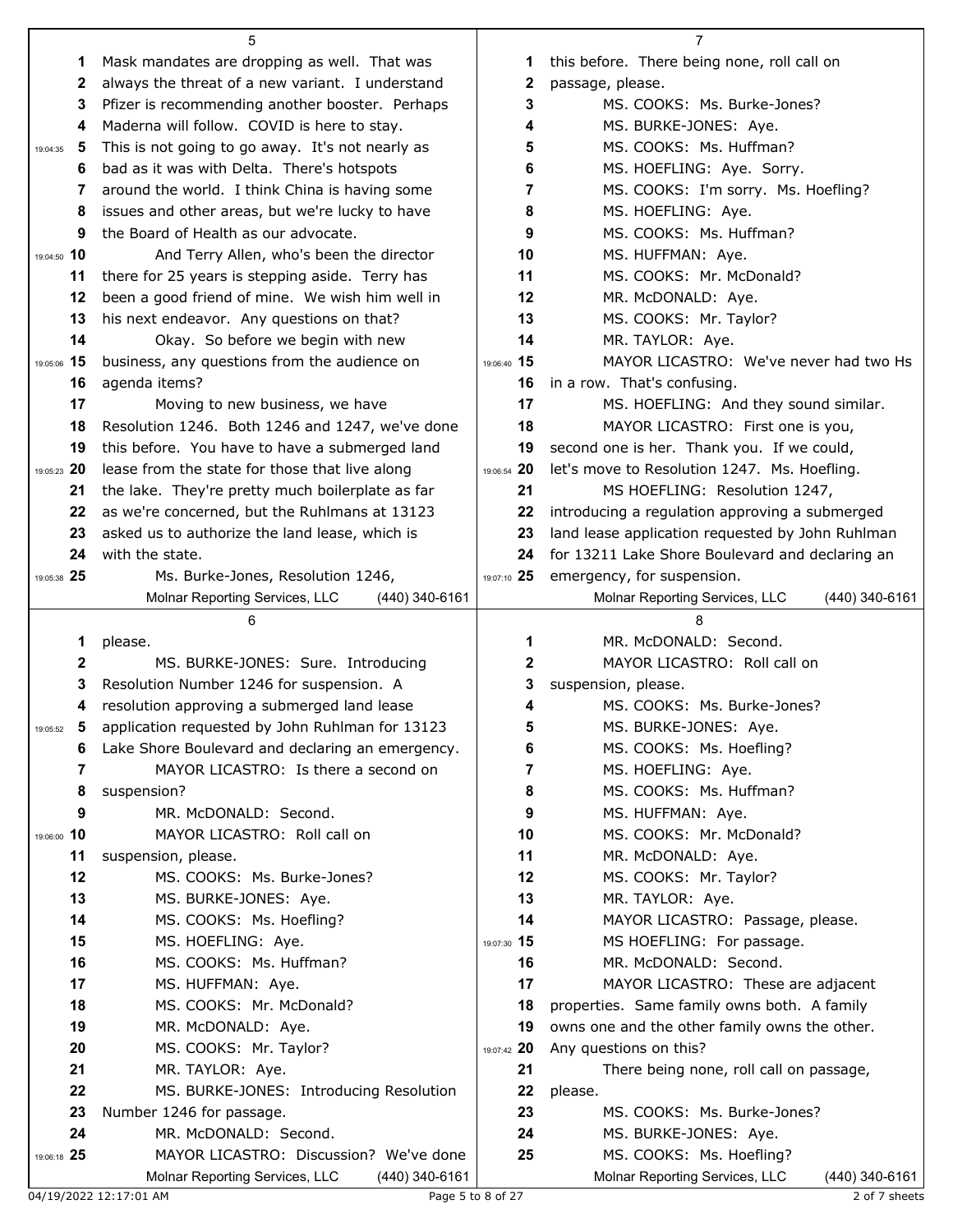|               | 9                                                 |               | 11                                                |
|---------------|---------------------------------------------------|---------------|---------------------------------------------------|
| 1             | MS. HOEFLING: Aye.                                | 1             | MS. HOEFLING: Aye.                                |
| 2             | MS. COOKS: Ms. Huffman?                           | 2             | MS. COOKS: Ms. Huffman?                           |
| 3             | MS. HUFFMAN: Aye.                                 | 3             | MS. HUFFMAN: Aye.                                 |
| 4             | MS. COOKS: Mr. McDonald?                          | 4             | MS. COOKS: Mr. McDonald?                          |
| 5             | MR. McDONALD: Aye.                                | 5             | MR. McDONALD: Aye.                                |
| 6             | MS. COOKS: Mr. Taylor?                            | 6             | MS. COOKS: Mr. Taylor?                            |
| 7             | MR. TAYLOR: Aye.                                  | 7             | MR. TAYLOR: Aye.                                  |
| 8             | MAYOR LICASTRO: Thank you. Ms.                    | 8             | MAYOR LICASTRO: Mr. McDonald, before we           |
| 9             | Huffman, if you would, 1248.                      | 9             | get to Ordinance 4137, so, again, the General     |
| 19:08:03 10   | MS. HUFFMAN: Introducing Resolution               | 19:09:44 10   | Assembly in their wisdom has removed pretty much  |
| 11            | Number 1248 for suspension, a resolution          | 11            | all restrictions on fireworks, when they're shot  |
| 12            | authorizing the Mayor to enter into a memorandum  | 12            | of, who possesses them. I just don't get it.      |
| 13            | of understanding with the Cuyahoga County Board   | 13            | This Council and past Council has worked to come  |
| 14            | of Health for authority and consent to provide    | 14            | up with parameters on the sale, possession and    |
| 19:08:20 15   | phase II stormwater services in 2022 to 2025, and | 19:09:59 15   | when fireworks are shot off.                      |
| 16            | declaring an emergency.                           | 16            | The legislation passed by the Ohio                |
| 17            | MR. McDONALD: Second.                             | 17            | General Assembly does allow local communities, I  |
| 18            | MAYOR LICASTRO: Roll call on                      | 18            | think they finally remember what home rule is, to |
| 19            | suspension, please.                               | 19            | take exception to their very liberal legislation. |
| 19:08:30 20   | MS. COOKS: Ms. Burke-Jones?                       | 19:10:15 20   | So this would allow us to keep in place           |
| 21            | MS. BURKE-JONES: Aye.                             | 21            | restrictions we have on fireworks. If you have a  |
| 22            | MS. COOKS: Ms. Hoefling?                          | 22            | display, you have to notify residents, et cetera, |
| 23            | MS. HOEFLING: Aye.                                | 23            | et cetera, et cetera. We think that -- it took    |
| 24            | MS. COOKS: Ms. Huffman?                           | 24            | us months to come up with these regulations. We   |
| 25            | MS. HUFFMAN: Aye.                                 | 19:10:30 25   | are strongly recommending we keep them in place   |
|               | Molnar Reporting Services, LLC<br>(440) 340-6161  |               | Molnar Reporting Services, LLC<br>(440) 340-6161  |
|               |                                                   |               |                                                   |
|               | 10                                                |               | 12                                                |
| 1             | MS. COOKS: Mr. McDonald?                          | 1             | and not let the free-for-all happen if we do what |
| 2             | MR. McDONALD: Aye.                                | 2             | the General Assembly has authorized.              |
| 3             | MS. COOKS: Mr. Taylor?                            | 3             | Any questions on that? Mr. McDonald, if           |
| 4             | MR. TAYLOR: Aye.                                  | 4             | you would, 4137.                                  |
| б<br>19:08:41 | MS. HUFFMAN: Introducing Resolution               | 5<br>19:10:44 | MR. McDONALD: Introduce Ordinance                 |
| 6             | Number 1248 for passage.                          | 6             | Number 4137, an ordinance amending Section        |
| 7             | MR. McDONALD: Second.                             | 7             | 1519.04 of the fire prevention code entitled      |
| 8             | MAYOR LICASTRO: Mr. Bierut, would you             | 8             | possession, sale, or discharge of prohibited;     |
| 9             | like to comment on this.                          | 9             | exceptions. To prohibit the discharge, ignition   |
| 19:08:53 10   | MR. BIERUT: Sure, as part of our                  | 19:11:01 10   | or explosion of fireworks on certain days each    |
| 11            | agreement with the Ohio EPA, there's six minimum  | 11            | year and declaring an emergency, for suspension.  |
| 12            | control measures involving our stormwater that    | 12            | MAYOR LICASTRO: Second on suspension,             |
| 13            | leaves the Village. This is the Board of Health   | 13            | please.                                           |
| 14            | is going to handle, I think, the number three and | 14            | MS. BURKE-JONES: Second.                          |
| 19:09:09 15   | six. They look at discharges as well as good      | 19:11:13 15   | MAYOR LICASTRO: Roll call on                      |
| 16            | housekeeping. We've done this many years in a     | 16            | suspension, please.                               |
| 17            | row. And it used to be a single-year agreement.   | 17            | MS. COOKS: Ms. Burke-Jones?                       |
| 18            | Now, I think it's four years at a time. It's no   | 18            | MS. BURKE-JONES: Aye.                             |
| 19            | cost to the Village.                              | 19            | MS. COOKS: Ms. Hoefling?                          |
| 19:09:25 20   | MAYOR LICASTRO: Any questions for Mr.             | 20            | MS. HOEFLING: Aye.                                |
| 21            | Bierut? There be none, roll call on passage,      | 21            | MS. COOKS: Ms. Huffman?                           |
| 22            | please.                                           | 22            | MS. HUFFMAN: Aye.                                 |
| 23            | MS. COOKS: Ms. Burke-Jones?                       | 23            | MS. COOKS: Mr. McDonald?                          |
| 24<br>25      | MS. BURKE-JONES: Aye.<br>MS. COOKS: Ms. Hoefling? | 24<br>25      | MR. McDONALD: Aye.<br>MS. COOKS: Mr. Taylor?      |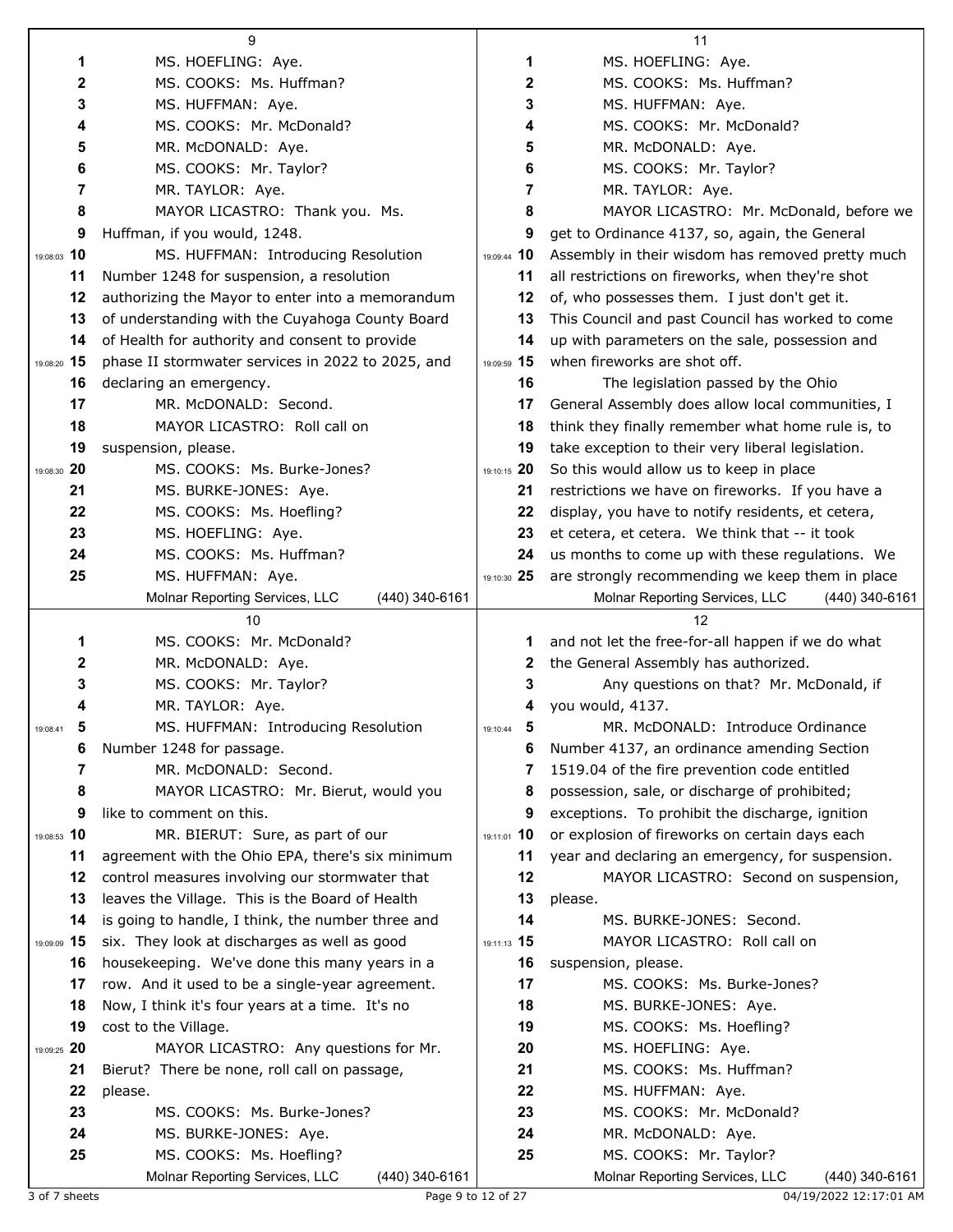|               | 13                                                              |                                     | 15                                                                                      |
|---------------|-----------------------------------------------------------------|-------------------------------------|-----------------------------------------------------------------------------------------|
| 1             | MR. TAYLOR: Aye.                                                | 1                                   | there's no way we can just have a simple                                                |
| 2             | MR. McDONALD: Introducing 4137 for                              | 2                                   | explanation of the change, because we show a                                            |
| 3             | passage.                                                        | 3                                   | change in it that's just Cobra.                                                         |
| 4             | MAYOR LICASTRO: Is there a second?                              | 4                                   | MR. MATTY: No, this is the way it                                                       |
| 5<br>19:11:35 | MS. BURKE-JONES: Second.                                        | 5<br>19:13:15                       | should be. This is the way the auditors would                                           |
| 6             | MS HOEFLING: Second.                                            | 6                                   | prefer to have it. This is the way Diana                                                |
| 7             | MAYOR LICASTRO: I know it's getting                             | 7                                   | contracted it.                                                                          |
| 8             | late. Yeah, hopefully this passes. We worked                    | 8                                   | MS. BURKE-JONES: So no explanation.                                                     |
| 9             | hard to come up with these restrictions. I think                | 9                                   | MR. MATTY: Just leave it as it is.                                                      |
| 19:11:45 10   | they're reasonable, they're generous, but                       | 19:13:24 10                         | MAYOR LICASTRO: The header explains the                                                 |
| 11            | necessary. Any further questions?                               | 11                                  | time frame, which is significant.                                                       |
| 12            | There being none, roll call on passage,                         | 12                                  | MR. MATTY: Next year you'll go from the                                                 |
| 13            | please.                                                         | 13                                  | one that's in 2022, and Mr. McDonald's committee                                        |
| 14            | MS. COOKS: Ms. Burke-Jones?                                     | 14                                  | will go from that to do what it wishes to do as                                         |
| 15            | MS. BURKE-JONES: Aye.                                           | 19:13:38 15                         | far as any additional compensation.                                                     |
| 16            | MS. COOKS: Ms. Hoefling?                                        | 16                                  | MAYOR LICASTRO: I know it sounds                                                        |
| 17            | MS. HOEFLING: Aye.                                              | 17                                  | complicated. We actually tried to make it                                               |
| 18            | MS. COOKS: Ms. Huffman?                                         | 18                                  | simple. And it's not easy to do, but this is                                            |
| 19            | MS. HUFFMAN: Aye.                                               | 19                                  | what the law department and Ms. Cooks thought was                                       |
| 20            | MS. COOKS: Mr. McDonald?                                        | 19:13:52 20                         | the best approach.                                                                      |
| 21            | MR. McDONALD: Aye.                                              | 21                                  | MS. BURKE-JONES: Okay.                                                                  |
| 22            | MS. COOKS: Mr. Taylor?                                          | 22                                  | MR. MATTY: The two Villa Angela young                                                   |
| 23            | MR. TAYLOR: Aye.                                                | 23                                  | ladies put their heads together and got this.                                           |
| 24            | MAYOR LICASTRO: 4138 and 4139 were                              | 24                                  | MS. COOKS: I would breakout in song,                                                    |
| 19:12:05 25   | recommended by Finance. I think we went over                    | 19:14:03 25                         | but not right now. (Laughter.)                                                          |
|               | Molnar Reporting Services, LLC<br>$(440)$ 340-6161              |                                     | Molnar Reporting Services, LLC<br>$(440)$ 340-6161                                      |
|               | 14                                                              |                                     | 16                                                                                      |
| 1             | them and understand their nature.                               | 1                                   | MAYOR LICASTRO: Do not encourage her.                                                   |
| 2             | Mr. Taylor, would you begin with 4138?                          | 2                                   | When Ms. Birch was with the Village and the two                                         |
| 3             | MR. TAYLOR: Introducing Ordinance                               | 3                                   | of them with the VA, they would sing it at the                                          |
| 4             | Number 4138, an ordinance confirming compensation               | 4                                   | drop of a hat. Are you sure?                                                            |
| 19:12:22 5    | for employees of Village of Bratenahl and                       | $\overline{\mathbf{5}}$<br>19:14:22 | MS. COOKS: No, I'm good.                                                                |
| 6             | declaring an emergency, for suspension.                         | 6                                   | MAYOR LICASTRO: Has this been offered                                                   |
| 7             | MR. McDONALD: Second.                                           | 7                                   | for passage, yet.                                                                       |
| 8             | MAYOR LICASTRO: Roll call on                                    | 8                                   | MR. TAYLOR: Yes.                                                                        |
| 9             | suspension, please.                                             | 9                                   | MS. BURKE-JONES: Yes, we were just on                                                   |
| 19:12:45 10   | MS. COOKS: Ms. Burke-Jones?                                     | 19:14:31 10                         | the question.                                                                           |
| 11            | MS. BURKE-JONES: Aye.                                           | 11                                  | MR. MATTY: I will say this: The Fiscal                                                  |
| 12            | MS. COOKS: Ms. Hoefling?                                        | 12                                  | Officer has spent a lot of time getting it to<br>where she wanted it to be. And the law |
| 13            | MS. HOEFLING: Aye.                                              | 13                                  |                                                                                         |
| 14<br>15      | MS. COOKS: Ms. Huffman?                                         | 14<br>19:14:42 15                   | department has tried to put it where she wants it<br>to be.                             |
| 16            | MS. HUFFMAN: Aye.<br>MS. COOKS: Mr. McDonald?                   | 16                                  | MAYOR LICASTRO: And where the auditors                                                  |
| 17            | MR. McDONALD: Aye.                                              | 17                                  | want it.                                                                                |
| 18            | MS. COOKS: Mr. Taylor?                                          | 18                                  | MR. McDONALD: Where the auditors want                                                   |
| 19            | MR. TAYLOR: Aye. Introducing Ordinance                          | 19                                  | it to be.                                                                               |
| 19:12:49 20   | Number 4138 for passage.                                        | 19:14:48 20                         | MR. MATTY: Right. She has one piece of                                                  |
| 21            | MR. McDONALD: Second.                                           | 21                                  | paper they can review rather than all the pieces                                        |
|               |                                                                 |                                     |                                                                                         |
|               |                                                                 |                                     |                                                                                         |
| 22<br>23      | MAYOR LICASTRO: Again, no new money,                            | 22<br>23                            | of paper she has to get them.                                                           |
| 24            | just confirming what's already been approved.                   | 24                                  | MS. BURKE-JONES: Okay.                                                                  |
| 19:12:59 25   | Any further discussion?<br>MS. BURKE-JONES: Just a question. So | 19:14:57 25                         | MAYOR LICASTRO: Roll call on passage,<br>please.                                        |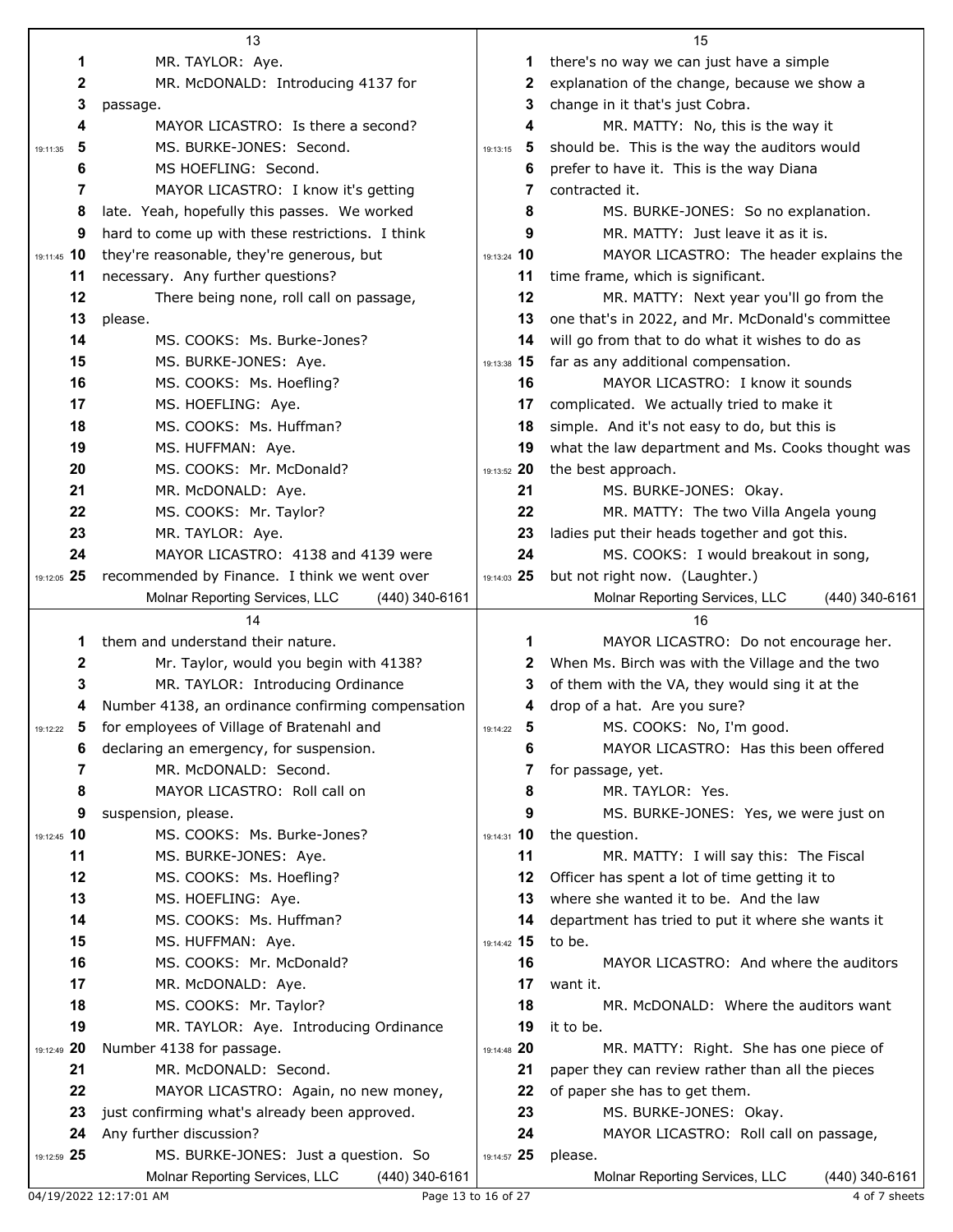|                   | 17                                                                              |                   | 19                                                                                     |
|-------------------|---------------------------------------------------------------------------------|-------------------|----------------------------------------------------------------------------------------|
| 1                 | MS. COOKS: Ms. Burke-Jones?                                                     | 1                 | following claims against the Village of Bratenahl                                      |
| 2                 | MS. BURKE-JONES: Aye.                                                           | 2                 | are hereby directed from the funds and the Fiscal                                      |
| 3                 | MS. COOKS: Ms. Hoefling?                                                        | 3                 | Officer is hereby authorized and directed to draw                                      |
| 4                 | MS. HOEFLING: Aye.                                                              | 4                 | her warrants for payment, to wit: In the amount,                                       |
| 5                 | MS. COOKS: Ms. Huffman?                                                         | 5<br>19:16:18     | amended amount of \$150,459.75.                                                        |
| 6                 | MS. HUFFMAN: Aye.                                                               | 6                 | MR. McDONALD: Second.                                                                  |
| 7                 | MS. COOKS: Mr. McDonald?                                                        | 7                 | MAYOR LICASTRO: Roll call on                                                           |
| 8                 | MR. McDONALD: Aye.                                                              | 8                 | suspension, please.                                                                    |
| 9                 | MS. COOKS: Mr. Taylor?                                                          | 9                 | MS. COOKS: Ms. Burke-Jones?                                                            |
| 19:15:05 10       | MR. TAYLOR: Aye.                                                                | 10                | MS. BURKE-JONES: Aye.                                                                  |
| 11                | MAYOR LICASTRO: Ms. Burke-Jones, if you                                         | 11                | MS. COOKS: Ms. Hoefling?                                                               |
| 12                | would, 4139.                                                                    | 12                | MS. HOEFLING: Aye.                                                                     |
| 13                | MS. BURKE-JONES: Introducing 4139 for                                           | 13                | MS. COOKS: Ms. Huffman?                                                                |
| 14                | suspension, an ordinance authorizing and                                        | 14                | MS. HUFFMAN: Aye.                                                                      |
| 15<br>19:15:16    | confirming compensation for employees of the                                    | 15                | MS. COOKS: Mr. McDonald?                                                               |
| 16                | Village of Bratenahl and declaring an emergency.                                | 16                | MR. McDONALD: Aye.                                                                     |
| 17                | MR. McDONALD: Second.                                                           | 17                | MS. COOKS: Mr. Taylor?                                                                 |
| 18                | MAYOR LICASTRO: Roll call on                                                    | 18                | MR. TAYLOR: Aye.                                                                       |
| 19                | suspension, please.                                                             | 19                | MAYOR LICASTRO: For passage.                                                           |
| 20                | MS. COOKS: Ms. Burke-Jones?                                                     | 19:16:42 20       | MS HOEFLING: For passage, 4140.                                                        |
| 21                | MS. BURKE-JONES: Aye.                                                           | 21                | MR. McDONALD: Second.                                                                  |
| 22                | MS. COOKS: Ms. Hoefling?                                                        | 22                | MAYOR LICASTRO: Any discussions or                                                     |
| 23                | MS. HOEFLING: Aye.                                                              | 23                | question? There being none, roll call on                                               |
| 24                | MS. COOKS: Ms. Huffman?                                                         | 24                | passage, please.                                                                       |
| 25                | MS. HUFFMAN: Aye.                                                               | 19:16:50 25       | MS. COOKS: Ms. Burke-Jones?                                                            |
|                   | Molnar Reporting Services, LLC<br>(440) 340-6161                                |                   | Molnar Reporting Services, LLC<br>(440) 340-6161                                       |
|                   |                                                                                 |                   |                                                                                        |
|                   | 18                                                                              |                   | 20                                                                                     |
| 1                 | MS. COOKS: Mr. McDonald?                                                        | 1                 | MS. BURKE-JONES: Aye.                                                                  |
| 2                 | MR. McDONALD: Aye.                                                              | $\mathbf{2}$      | MS. COOKS: Ms. Hoefling?                                                               |
| 3                 | MS. COOKS: Mr. Taylor?                                                          | 3                 | MS. HOEFLING: Aye.                                                                     |
| 4                 | MR. TAYLOR: Aye.                                                                | 4                 | MS. COOKS: Ms. Huffman?                                                                |
| 5<br>19:15:37     | MS. BURKE-JONES: Introducing Ordinance                                          | 5                 | MS. HUFFMAN: Aye.                                                                      |
| 6                 | 4139 for passage.                                                               | 6                 | MS. COOKS: Mr. McDonald?                                                               |
| 7                 | MR. McDONALD: Second.                                                           | 7                 | MR. McDONALD: Aye.                                                                     |
| 8                 | MS HOEFLING: Second.                                                            | 8                 | MS. COOKS: Mr. Taylor?                                                                 |
| 9                 | MAYOR LICASTRO: Any further discussion?                                         | 9                 | MR. TAYLOR: Aye.                                                                       |
| 19:15:47 10       | There being none, roll call on passage, please.                                 | 19:16:58 10       | MS. COOKS: Thank you.                                                                  |
| 11                | MS. COOKS: Ms. Burke-Jones?                                                     | 11                | MAYOR LICASTRO: Thank you. Before we                                                   |
| 12                | MS. BURKE-JONES: Aye.                                                           | 12                | open it up to the audience, any questions from                                         |
| 13                | MS. COOKS: Ms. Hoefling?                                                        | 13                | Council members? Anyone from the audience? Mr.                                         |
| 14                | MS. HOEFLING: Aye.                                                              | 14                | Orel.                                                                                  |
| 15                | MS. COOKS: Ms. Huffman?                                                         | 19:17:10 15       | MR. OREL: I got my letter regarding                                                    |
| 16                | MS. HUFFMAN: Aye.                                                               | 16                | this building and maintenance.                                                         |
| 17                | MS. COOKS: Mr. McDonald?                                                        | 17                | MAYOR LICASTRO: Yeah. Joe and I                                                        |
| 18                | MR. McDONALD: Aye.                                                              | 18                | discussed it. You saw some feedback from Mr.                                           |
| 19                | MS. COOKS: Mr. Taylor?                                                          | 19                | Benjamin. We're going to do what we to keep it                                         |
| 19:15:57 20       | MR. TAYLOR: Aye.                                                                | 19:17:21 20       | functioning as long as we can.                                                         |
| 21                | MAYOR LICASTRO: Ms. Hoefling, if you                                            | 21                | MR. OREL: I understand that some money                                                 |
| 22                | introduce 4140, would you please offer it as                                    | 22                | has already been appropriated for paint. Has                                           |
| 23                | amended.                                                                        | 23                | that been used yet?                                                                    |
| 24<br>19:16:05 25 | MS HOEFLING: Will do. So introducing<br>Ordinance 4140 for suspension. That the | 24<br>19:17:29 25 | MAYOR LICASTRO: We don't really do that<br>in the wintertime. That's outside painting. |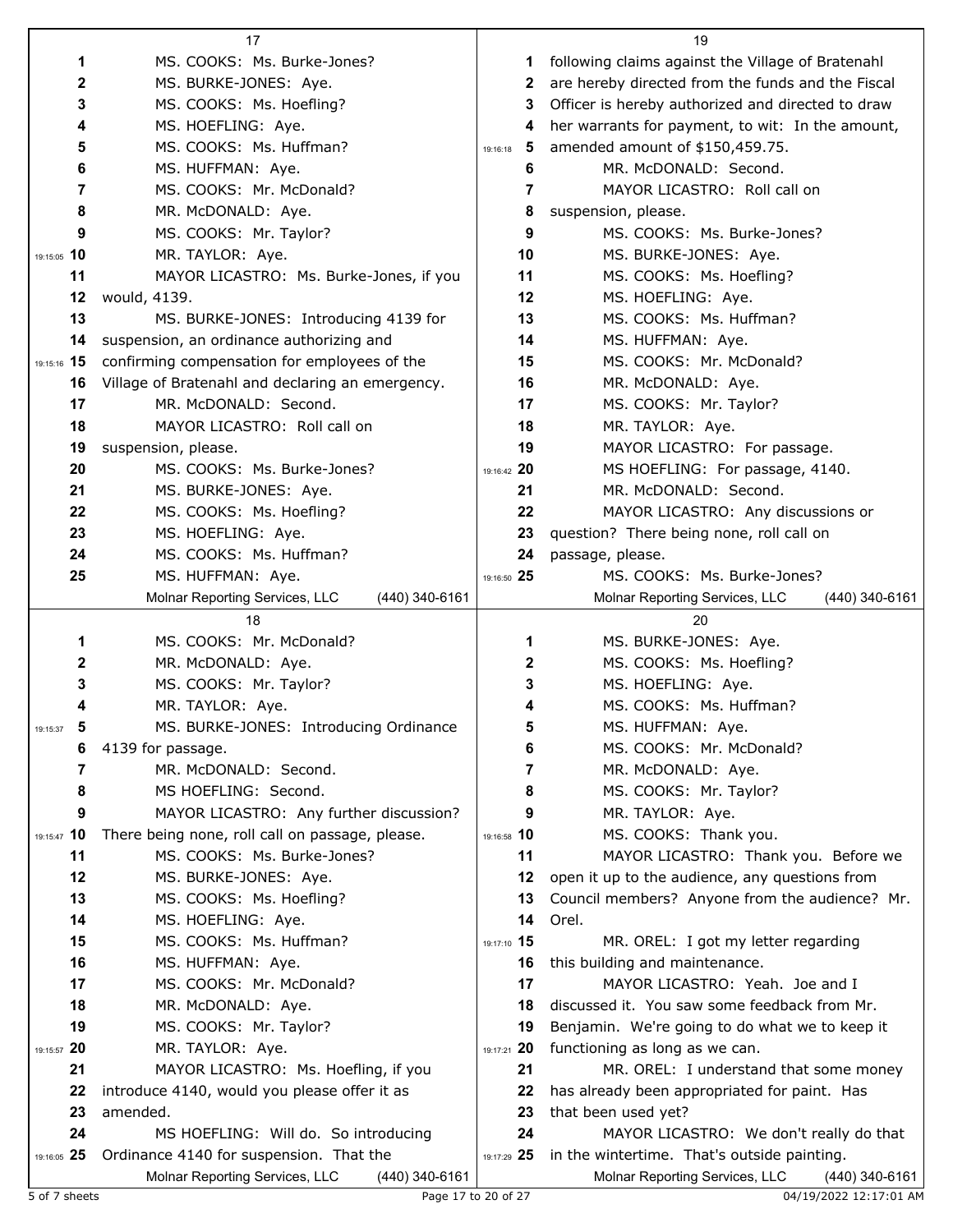|               | 21                                                     |                     | 23                                                              |
|---------------|--------------------------------------------------------|---------------------|-----------------------------------------------------------------|
| 1             | MR. OREL: But you have to take it out                  | 1                   | In one document LoBello told a BCI agent                        |
| $\mathbf{2}$  | for bid and that's going to take time.                 | 2                   | during an investigation that he didn't take                     |
| 3             | MAYOR LICASTRO: We haven't authorized                  | 3                   | anything from the Bratenahl police property room,               |
| 4             | that. There's a project we talked about for            | 4                   | but later admitted that he had taken a                          |
| 5<br>19:17:39 | Village Hall. We haven't done that for the             | 5<br>19:19:44       | switchblade knife confiscated from a motorcycle                 |
| 6             | Community Center yet.                                  | 6                   | rider and he still had it.                                      |
| 7             | Ms. Meade.                                             | 7                   | MAYOR LICASTRO: One minute.                                     |
| 8             | MS. MEADE: Yes. I voice concern for                    | 8                   | MS. MEADE: He said this prior to taking                         |
| 9             | Chuck LoBello's promotion to Police Chief,             | 9                   | a polygraph exam, which resulted as inconclusive.               |
| 19:17:48 10   | because Mayor Licastro wants the public to             | 19:19:56 10         | It was a forensic scientist's opinion that                      |
| 11            | believe that Chief LoBello's character and             | 11                  | LoBello did not tell the truth during the                       |
| 12            | integrity is of the highest standard, but it's         | 12                  | polygraph exam. So BCI further questioned his                   |
| 13            | not. His checkered past includes taking a              | 13                  | integrity. Twice the BCI agents suggested                       |
| 14            | weapon, two shootings. One of which he was             | 14                  | someone other than LoBello recreate the missing                 |
| 19:18:02 15   | charged with assault, use of a weapon while            | 19:20:12 15         | evidence book since his polygraph was                           |
| 16            | intoxicated and pled to disorderly conduct with        | 16                  | inconclusive, unless he retook a polygraph to                   |
| 17            | probation. He was fired from that job.                 | 17                  | clear up the first test, but the agent's request                |
| 18            | His report from the Bratenahl shooting                 | 18                  | was ignored. LoBello recently --                                |
| 19            | has disappeared. Is it commonplace in Bratenahl        | 19                  | MAYOR LICASTRO: 30 seconds.                                     |
| 19:18:15 20   | to remove negative incidents from a person's           | 19:20:23 20         | MS. MEADE: -- recounted how one police                          |
| 21            | personnel file? Bratenahl deserves better as           | 21                  | applicant admitted to taking drugs on his                       |
| 22            | Mayor Licastro did not post the police chief's         | 22                  | application. While LoBello appreciated his                      |
| 23            | position or interview any other candidate for          | 23                  | honesty, he said he didn't hire him, which seems                |
| 24            | police chief.                                          | 24                  | hypocritical given his own conduct.                             |
| 19:18:26 25   | LoBello accidentally shot his girlfriend               | 19:20:34 25         | I guess his checkered past should not be                        |
|               | Molnar Reporting Services, LLC<br>(440) 340-6161<br>22 |                     | Molnar Reporting Services, LLC<br>(440) 340-6161<br>24          |
| 1             | in the neck after they returned home from              | 1                   | rewarded by being promoted to police chief as it                |
| 2             | drinking at a bar and they decided to practice         | 2                   | sends the wrong message to other police officers                |
| 3             | self-defense techniques. Although they used a          | 3                   | within the department. How can residents trust                  |
| 4             | straw as a knife when practicing, he used real         | 4                   | him? I ask Mayor Licastro to reconsider his                     |
| 19:18:39      | guns instead of another practice object. He was        | 19:20:47            | decision and reopen the search for police chief.                |
| 6             | fired over this shooting. While this report is         | 6                   | MAYOR LICASTRO: Thank you, Ms. Meade.                           |
| 7             | missing from LoBello's file, three positive            | 7                   | The incident happened before LoBello was                        |
| 8             | records from that same employer were included in       | 8                   | on Bratenahl Police Department. There was a                     |
| 9             | his file.                                              | 9                   | shooting involving his then girlfriend who became               |
| 19:18:51 10   | LoBello shot and killed a Bratenahl                    | 19:21:00 10         | his wife. Talking to Chuck about that, he said                  |
| 11            | resident's dog in front of the homeowner on his        | 11                  | her family has forgiven him, his family has                     |
| 12            | property after the dog ran toward LoBello barking      | 12                  | forgiven him. The only one who hasn't forgiven                  |
| 13            | and growling. LoBello began kicking the dog and        | 13                  | Chuck is Chuck himself. There are other                         |
| 14            | the dog responded and grabbed LoBello's ankle.         | 14                  | allegations. I'm not sure how much they're                      |
| 19:19:04 15   | LoBello feared great harm justifying the shooting      | 19:21:14 15         | founded in fact.                                                |
| 16            | as it was ruled by somebody as self-defense.           | 16                  | MS. MEADE: I have public records for                            |
| 17            | While the Mayor described the event in                 | 17                  | all of it.                                                      |
| 18            | detail, including the dog's 80-foot chain,             | 18                  | MAYOR LICASTRO: All I know this, Ms.                            |
| 19            | LoBello's police report doesn't mention the dog's      | 19                  | Meade, all I know is this department is fortunate               |
| 19:19:18 20   | chain whatsoever. LoBello reported "two small          | 19:21:19 20         | to have someone of Chuck LoBello's character. He                |
| 21            | abrasions." Not dog bites. And there was no            | 21                  | is a fine, upstanding man both as an individual                 |
| 22            | mention of any bleeding or needing medical care,       | 22                  | and as our police chief. We can do far worse                    |
| 23<br>24      | not even a Band-Aid. LoBello's incident report         | 23                  | than having LoBello. And I'm proud to say he is                 |
| 19:19:34 25   | raises questions about his judgment and<br>integrity.  | 24<br>19:21:35 25   | the chief of this department for now and many<br>years to come. |
|               | Molnar Reporting Services, LLC<br>(440) 340-6161       |                     | Molnar Reporting Services, LLC<br>(440) 340-6161                |
|               | 04/19/2022 12:17:01 AM                                 | Page 21 to 24 of 27 | 6 of 7 sheets                                                   |